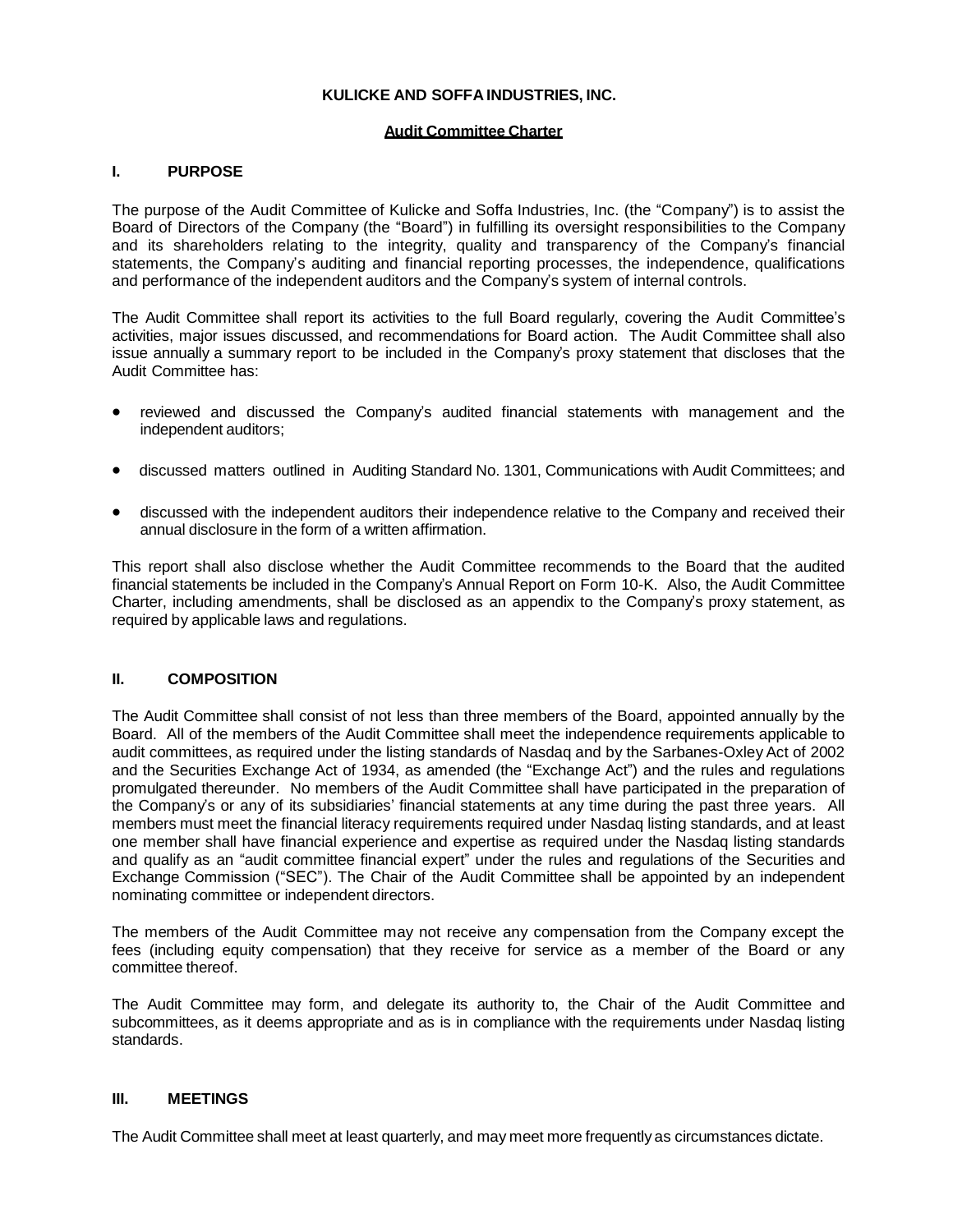The Audit Committee shall be briefed from time to time by the Company's management, compliance managers, information technology leaders and the independent auditors on key topics, such as business and financial risks, exposures and practices and policies, complex transactions and operational issues, and legal and regulatory issues. All members shall have access to the Company's management and specific information.

Each regularly scheduled meeting will include an executive session of the Audit Committee, absent members of management.

# **IV. RESPONSIBILITIES AND DUTIES**

While the Audit Committee believes its policies and procedures should remain flexible in order to best react to a changing environment, the Audit Committee, to fulfill its responsibilities and duties, shall:

## **Relationship with Independent Auditors**

- Be directly responsible for the appointment, retention, termination, compensation and oversight of the independent auditors. The independent auditors shall report directly to the Audit Committee.
- Pre-approve all audit and permissible non-audit services provided by the Company's independent auditors and have the sole authority to approve all such audit and non-audit engagement fees and terms.
- Review annually all non-audit services performed by the independent auditor.
- Review with the independent auditors, the scope, fees and nature of the audit process.
- Obtain a formal written statement from the independent auditors delineating all relationships between the independent auditors and the Company, consistent with Independence Standards Board Standard No. 1, and actively engage in a dialogue with the independent auditors with respect to any disclosed relationships or services that the Audit Committee believes may impact the objectivity and independence of the independent auditors and, if necessary, take appropriate action to ensure their independence.
- Provide for direct and open communication between the Audit Committee and the independent auditors and clearly communicate the Audit Committee's expectations of the independent auditors, at least on an annual basis, including the expected nature, style and timing of communications with the Audit Committee and any requests for expanded involvement in regulatory and other issues. The Audit Committee shall provide immediate access through the Audit Committee Chair for the independent auditors to report any special matters they believe should be brought to the attention of the Audit Committee.
- Obtain from the independent auditors the inspection report of the Public Company Accounting Oversight Board.
- Hold individual private sessions with the independent auditors at least quarterly.
- Set clear hiring policies for current or former employees of the independent auditors.

#### **Relationship with Internal Auditor**

- Be directly responsible for the appointment, retention, termination, compensation and oversight of the Senior Director of Internal Audit. The Senior Director of Internal Audit shall report directly to the Audit Committee.
- Review annually the internal audit budget and audit plan.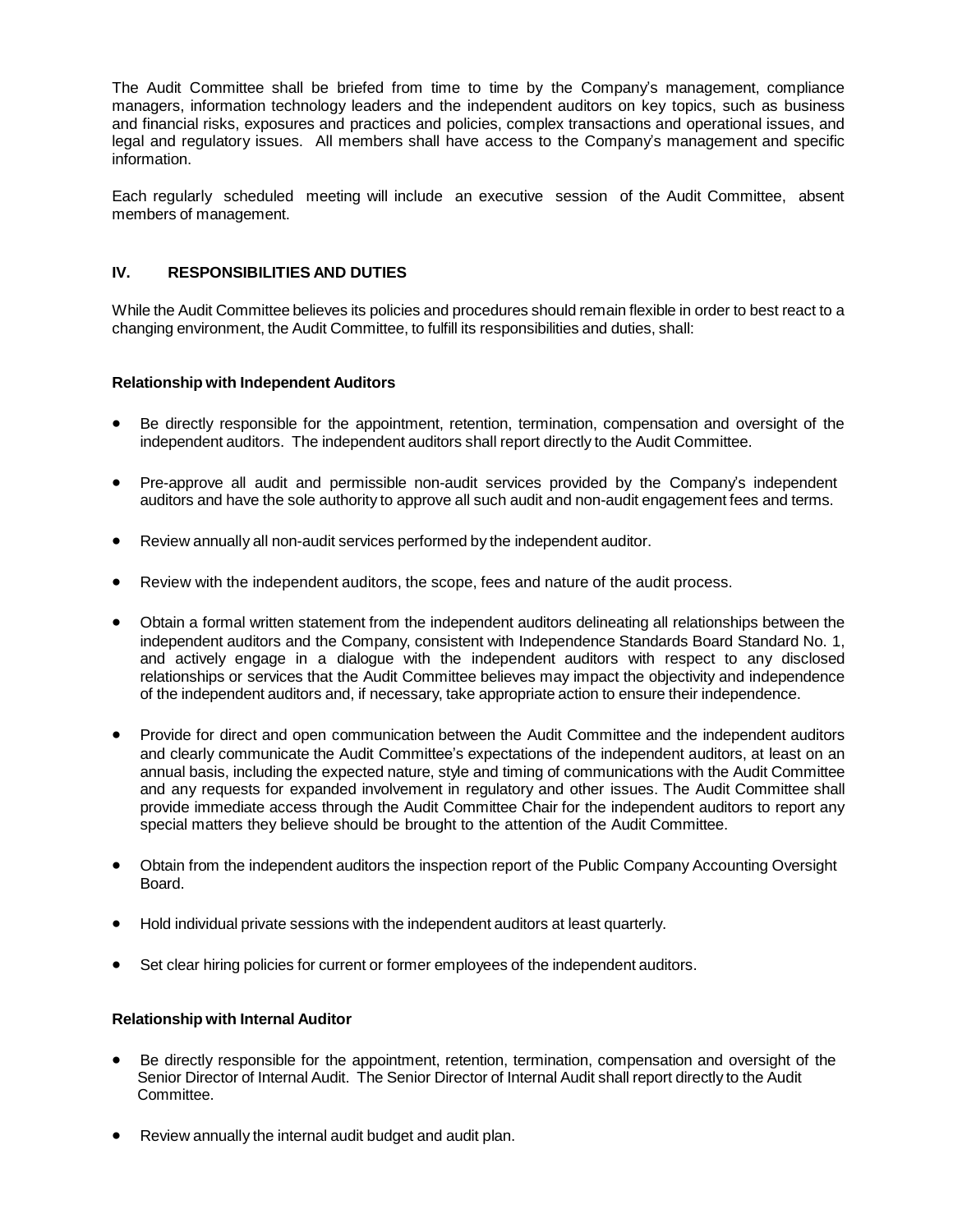- Review enterprise risk assessments performed by or for the Senior Director of Internal Audit.
- Review, with the Senior Director of Internal Audit, any significant difficulties, disagreements with management, or scope restrictions encountered in the course of the internal audit.
- Hold regular private meetings with the Senior Director of Internal Audit to allow frank discussion of issues and concerns.

### **Financial Statements**

- Review and discuss with management and the independent auditors before filing with the SEC, the annual audited financial statements and the quarterly financial statements, all related footnotes and disclosures in "Management's Discussion and Analysis of Financial Condition and Results of Operations."
- Review and discuss with management earnings press releases prior to their release.
- Discuss with the independent auditors the financial statements and audit findings, including estimates, significant new accounting policies and disagreements with management and any other matters required to be discussed by Auditing Standard No. 1301.
- Review with management and the independent auditors:
	- any major issues as to the adequacy or quality of the system of internal controls;
	- any audit problems or difficulties encountered during the course of the audit, including any restrictions on the scope of the independent auditors' work or access to required information, and management's response, if any;
	- any written communications between the independent auditors and management, such as management letters or schedules of unadjusted differences and management's responses to such letters or schedules; and
	- any significant disagreements between management and the independent auditors, which, with respect to financial reporting, the Audit Committee shall resolve.
- Review with management and the independent auditors an analysis of significant accounting and reporting issues, including critical accounting policies, and changes, estimates and judgments made in connection with the preparation of the Company's financial statements, including an analysis of the effect of alternative treatments of financial information within generally accepted accounting principles ("GAAP") that have been discussed with management and the treatment preferred by the independent auditors.
- Obtain and review with the independent auditors all reports relating to such subjects that the independent auditors must deliver to the Audit Committee pursuant to the Exchange Act.
- Review with the Chief Executive Officer and Chief Financial Officer prior to the filing of each periodic report the contents of the certifications required under Sections 302 and 906 of the Sarbanes-Oxley Act and management's disclosure to the Audit Committee under Section 404 of that Act regarding internal controls.

#### **Finance**

• Review and evaluate the Company's short and long-term cash flows; attendant financial strategies, which may include short and long-term borrowings, preferred and common stock offerings, redemption of securities outstanding; and the corresponding key financial ratios.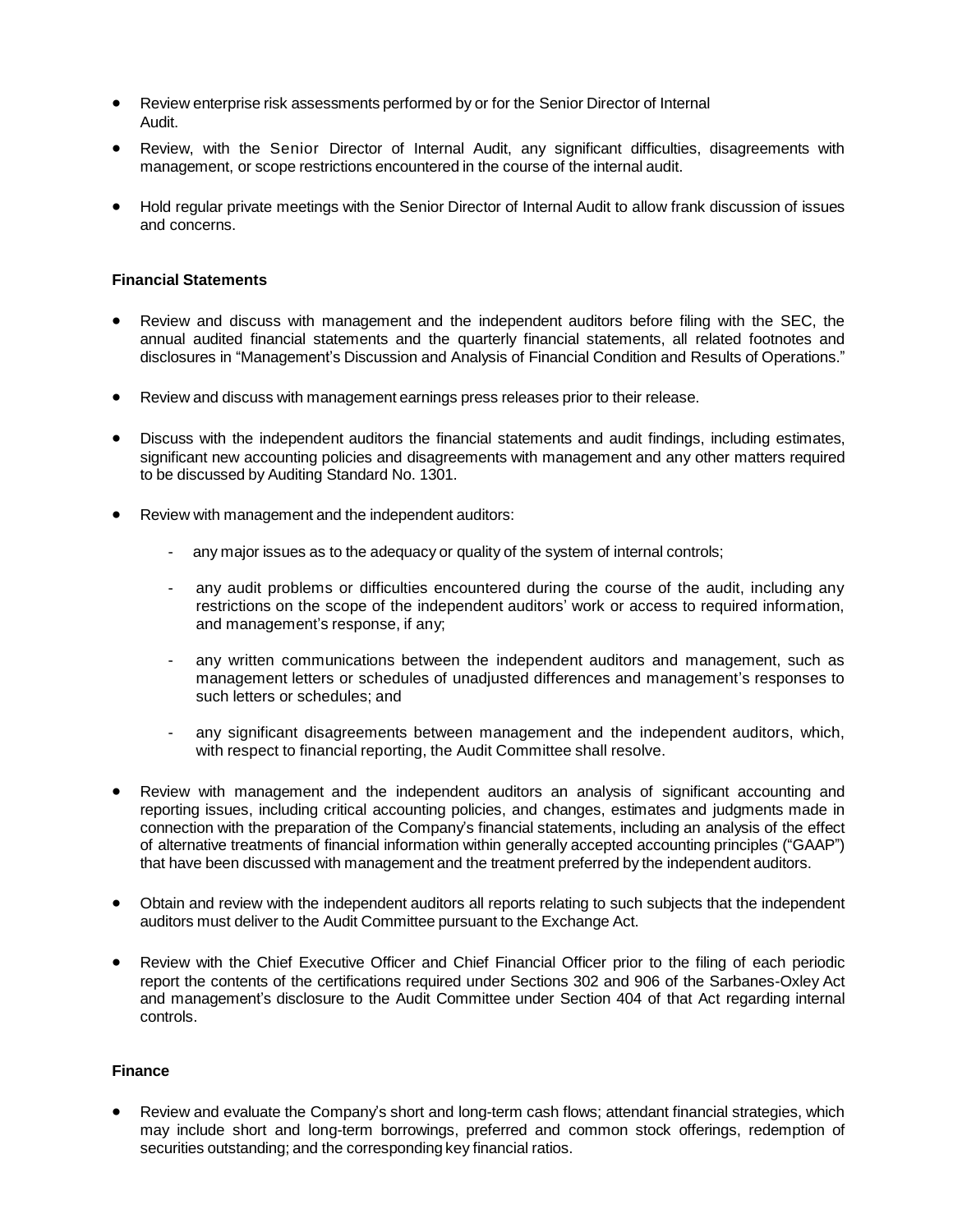- Review and evaluate the Company's leasing and guarantee policies.
- Review and evaluate the Company's property, casualty and workers compensation insurance programs, political risk, and other exposures to risk.
- Review and evaluate reports from the Company's Strategic Risk Council and update the Board of Directors on the significant enterprise risks and mitigation action plans. The Strategic Risk Council shall consist, at a minimum, of the Company's Executive Leadership Team and Senior Director of Internal Audit. The Strategic Risk Council shall meet at least biannually and shall conduct enterprise risk assessments by monitoring key risks to the business, identifying emerging risks to the business, and assessing corresponding risk mitigation strategies.

# **Other**

- Review periodically with management the program established to monitor compliance with the Company's Codes of Conduct and Ethics.
- Review and approve any related party transactions.
- Review with management legal and regulatory matters that may have a material impact on the financial statements, related compliance policies and programs and reports received from regulators.
- Establish procedures for (i) the receipt, retention and treatment of complaints received by the Company, from employees or others, regarding accounting, internal accounting controls or auditing matters; and (ii) ensure that such complaints are treated confidentially and anonymously.
- Have unrestricted access to all relevant information necessary, to carry out its responsibilities, including key operating reports of the Company.
- Have the authority and the resources, as it determines appropriate to carry out its duties, to engage and determine the compensation for independent advisors and counsel.
- Review and reassess the adequacy of the Audit Committee Charter at least annually.
- Conduct an annual self-evaluation of the performance of the Audit Committee in fulfilling its duties and responsibilities under this Charter.
- Perform any other activities consistent with this Charter, the Company's By-laws and governing law, as the Audit Committee or Board may deem appropriate.
- On at least an annual basis, the Audit Committee shall review and discuss the adequacy of this Charter and recommend any proposed changes to the Board.

## **Outside Advisors**

The Audit Committee has the authority, in its sole discretion at the Company's expense, to retain and obtain the advice and assistance of independent outside counsel and such other advisors as it deems necessary to fulfill its duties and responsibilities under this Charter. The Audit Committee shall set the compensation, and oversee the work, of any outside counsel and other advisors. The Audit Committee shall receive appropriate funding from the Company, as determined by the Audit Committee in its capacity as a committee of the Board, for the payment of compensation to the Company's independent auditors, any other accounting firm engaged to perform services for the Company, any outside counsel and any other advisors to the Audit Committee.